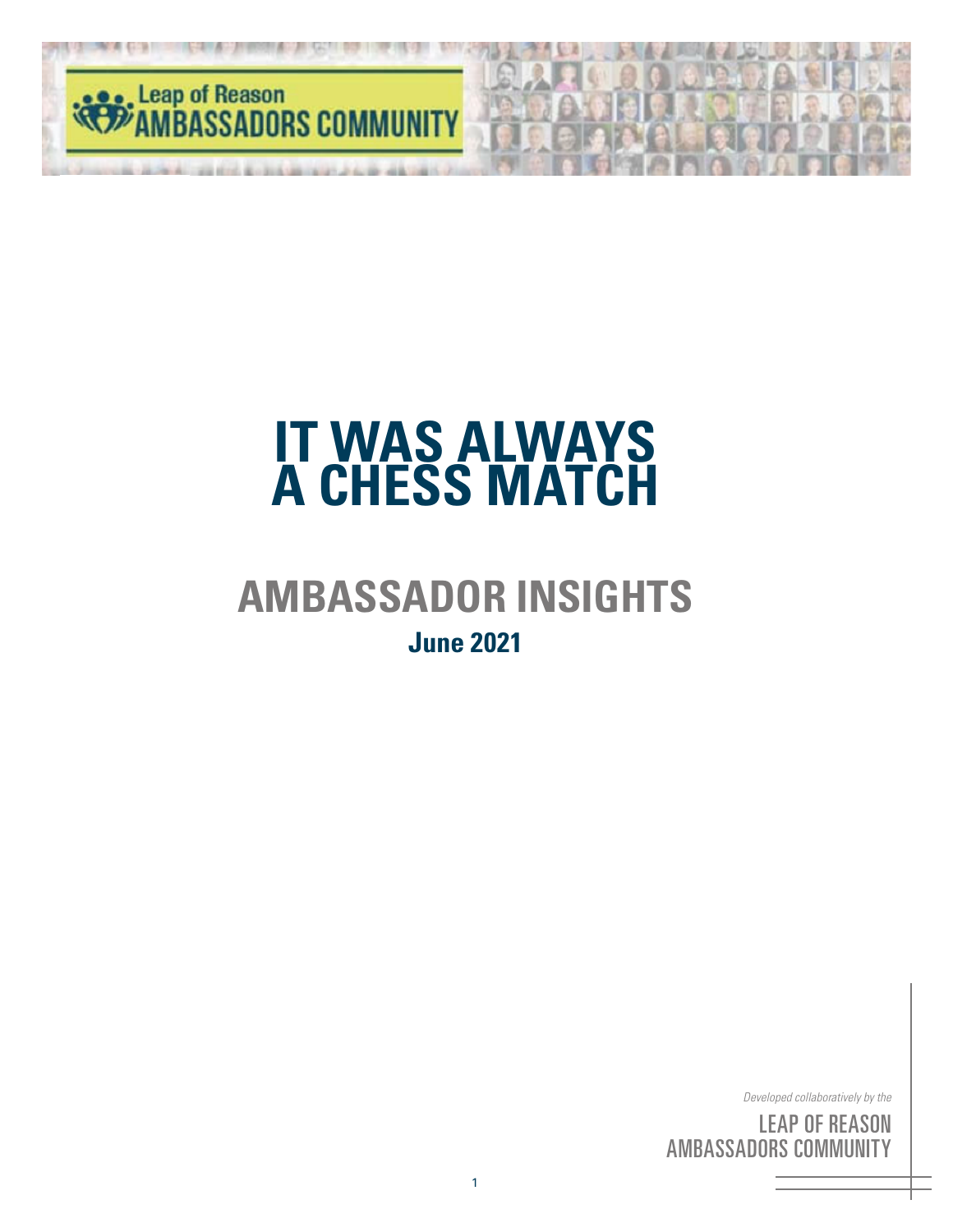*By Linda Johanek, a Senior Associate with Morino Ventures and an ambassador with the Leap Ambassadors Community*

As a former nonprofit CEO, I well remember the amount of time that my CFO, development director, grants team, and I spent playing the funding game. Although I'm not a player, the exercise always felt like a chess match.

Here's a typical conversation about our spreadsheets:

"Foundation A is covering 50% of Jane's salary. Foundation B is giving enough to cover 40% of Victoria's salary. Government funding only pays 75% of David's salary and asks us to identify who will fund the other 25%. No one will pay for the overhead, supervision, leadership, and data specialists.

"So, we can use Foundation C's money to cover the other 50% of Jane. Foundation D can cover another 40% of Victoria, but we still must find the last 20%. Foundation E can cover the 25% toward David we need, and the grant allows us to pay for some, but not all, of the rent costs for that program. The cycle for Foundation A is July to June, and the cycle for Foundation C is January to December which leaves a gap to cover in Jane's salary for the first year of funding. Government funding is reimbursement only and they're nine months behind, so we'll have to use general funds until their payment comes in.

"And remember that Foundation B wants to know the success of the first four outcomes, the other foundations are interested in the other three outcomes, and the government wants to know what our outputs are."

That's only a SMALL snippet of our multiple conversations, frequently updated spreadsheets, many meetings, and copious (and different) data to track according to each funder's requirements. For a relatively small (almost \$5M annual budget) organization, we had well over 50 funding streams (not including donor campaigns and events), each on its own calendar with different rules and reports. I know every nonprofit leader reading this can relate. Surely, there's a better way.

It's not that we didn't appreciate the funders' investment, but I often thought how much more effective we could be if we could use the time spent on moving the chess pieces (aka funding streams) around to better analyze data that could lead to program improvements, update our participants' feedback loop, and dive into other activities to help us learn and grow.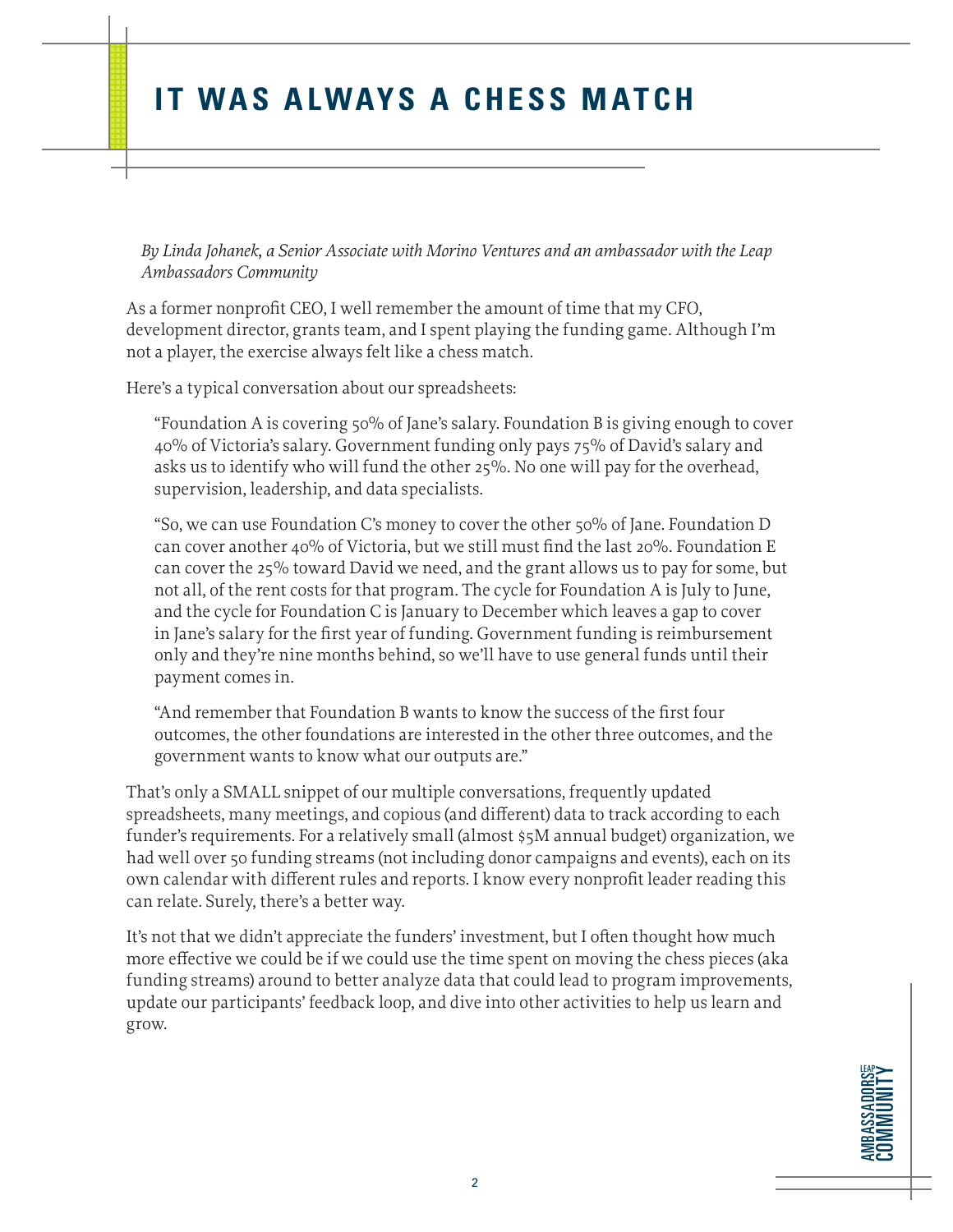*The Nonprofit Starvation Cycle*, written in 2009 by **Ann Goggins Gregory** and **Don Howard**, discussed the dysfunctional cycle nonprofits get caught in due to funding practices that create barriers. They wrote, "A vicious cycle is leaving many nonprofits so hungry for decent infrastructure that they can barely function as organizations—let alone serve their beneficiaries. To break the nonprofit starvation cycle, funders must take the lead and recalibrate their expectations about what it costs to run a nonprofit." Unfortunately, nonprofits are still struggling with this funder/grantee dynamic.

Seventeen years ago, **Melinda Tuan** wrote *The Dance of Deceit*. She cites the power imbalance as one of the major obstacles and calls upon both funders and nonprofits to "transform the disingenuous relationships and practices." I recently asked Melinda what she thinks has changed since 2004. She said, "I see the trust-based philanthropy movement as a very promising sign of things changing for funders, and a growing number of foundations are taking steps to put equity at the center of their work. Our work at Fund for Shared Insight about high-quality listening and acting on what we hear is also related to trust-building across the sector."

Melinda points to several actions that lead to her optimism:

- More than 300 funders have commissioned a Grantee Perception Report.
- More than 6,000 grantmakers have committed to work through Grantmakers for Effective Organization to lift up the grantmaking practices that matter most to nonprofits.
- During the pandemic, more than 800 funders signed the *Council on Foundations Pledge* to make things easier for the nonprofits they fund to get grants, report, receive general operating support, and listen to people and communities as the ones who are experts in their own lives.

More recently, funders have begun talking about how to give more equitably. Resources such as Grantmaking With a Racial Equity Lens, developed by Grantcraft in partnership with the Philanthropic Initiative for Racial Equity, offer helpful approaches including: cultivate new leadership, rethink merit and who gets to define it, and assess impact through data with a racial equity lens.

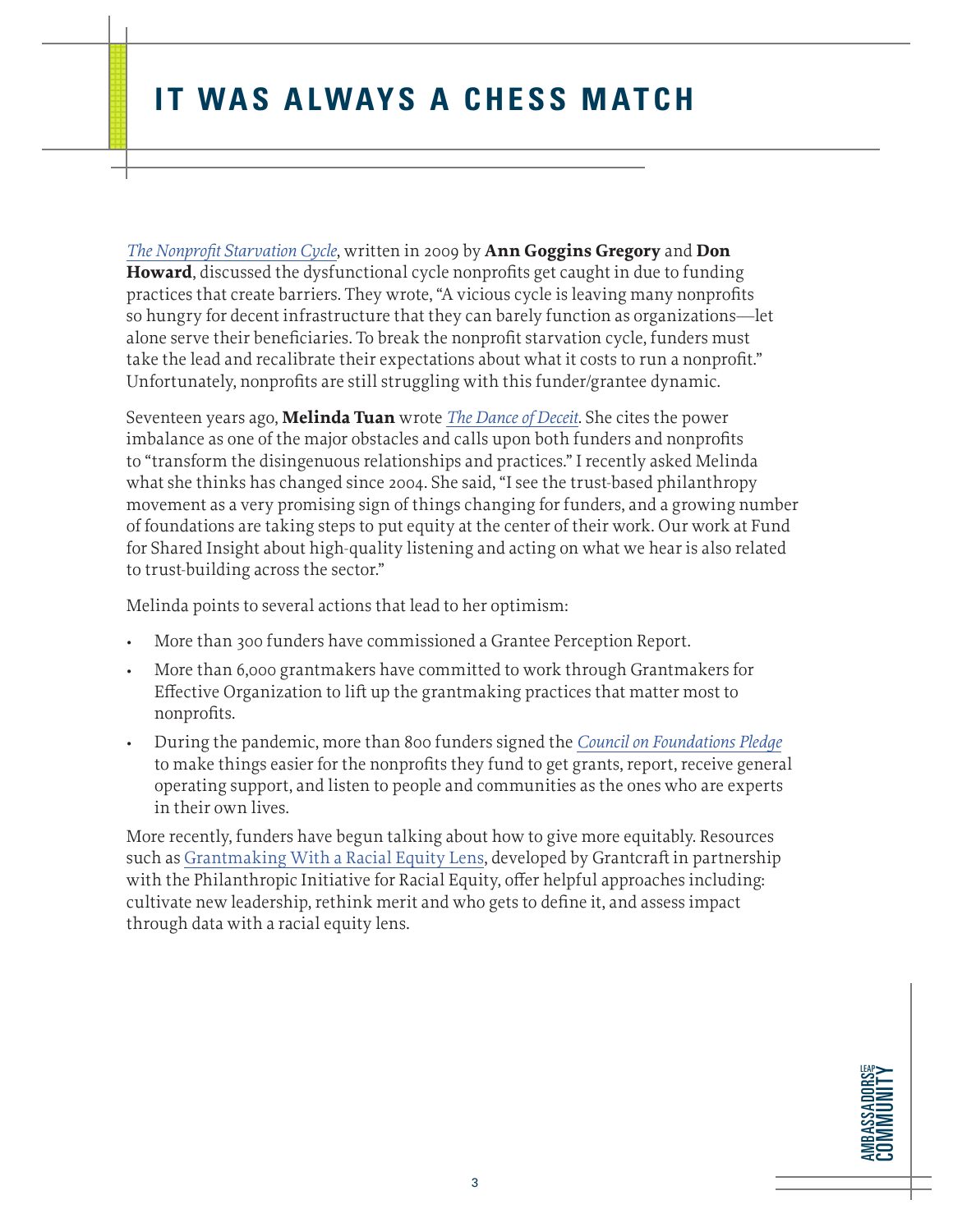As we continue to see some progress, there's also concern that funders may revert to tightening grant guidelines or other "old" ways. In A Transformative Moment for Philanthropy, **Lynn Taliento**, **Tracy Nowski**, and **Maisie O'Flanagan** assert that although funders will be tempted to return to previous practices, these five practices should be expanded and formalized as the world heads into the long process of recovery:

- Reduce the burden on grantees
- Accelerate the pace and volume of giving
- Partner with other donors to go further faster
- Invest more in local communities
- Support the public sector.

The experience of nonprofit leaders can help inform funding practices. In the March 2021 Leap Update, **Mario Morino** and **Lowell Weiss** coined the term: WINS leaders. WINS stands for foundation professionals who have "Walked in Nonprofit Shoes" (i.e., have previously run nonprofits). We believe WINS leaders have a big role to play in helping peer funders understand how they can better set their grantees up for success.

Given the many challenges that have existed for a very long time, you can imagine my excitement when I read the Funding Performance: How Great Donors Invest in Grantee Success monograph where funders share best practices which don't align with my past experiences. The leaders of these organizations are acting in bold, courageous ways, grounded in what's most effective for grantees.

My hope is that all funders who read the Funding Performance Monograph are inspired to make changes and invest in what nonprofits truly need. Here are some of the important lessons I hope they heed:

- Provide unrestricted funding
- Award multi-year grants
- Give larger grants, which may mean fewer grants but allows funders to engage more deeply with their grantees
- Fund in a more equitable way
- Invest in infrastructure
- Fund the full costs of running strong programs and healthy organizations.

**Ayo Atterberry**, former Senior Associate at The Annie E. Casey Foundation, said the foundation works hard to build relationships with grantees, be in partnership with them, and ease the reporting burden in ways that work for the nonprofits and are still in compliance with foundation requirements. When asked her dream for funders

**AMBASSADORS COMMUNITY AMBASSADORS** COMMUNITY

4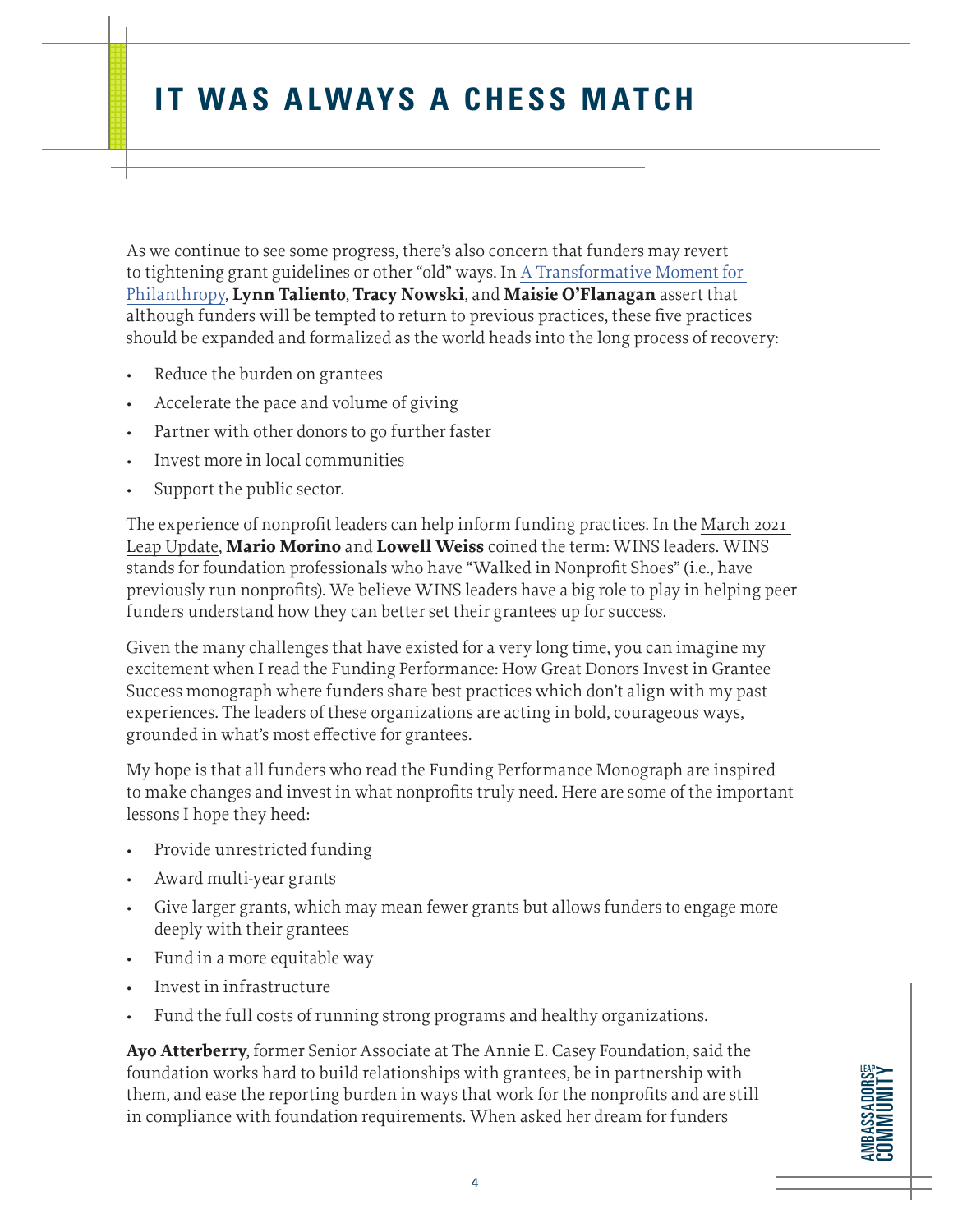everywhere, she offered: "If I had a magic wand, I would organize all funders to collaborate with one another like we ask our grantees to do. We would coordinate our expertise areas to be more effective for the sector." Because racial equity is critical and most funders and their boards are predominantly white, she also wants boards to intentionally look through a racial equity lens which, of course, includes increasing board diversity.

I'm more hopeful now than ever before, knowing that more funders are critically looking at the principles behind their giving and listening to learn more about what would help grantees the most. I'm inspired by the generosity and dedication funders have to see greater social impact. I'm encouraged by the emphasis on learning and improvement. And I'm grateful to those in philanthropy who help nonprofits thrive, instead of spending precious time around the funding chess board.

So as I bring forth my hope, with cautious optimism, I agree with Leap Ambassador **Dave Coplan** who said, "As an executive director of a \$1.7 million nonprofit, my experience is that some funders were already there, some are not there yet, and others are coming along."

Will funders continue to move in this positive direction? Only time will tell.